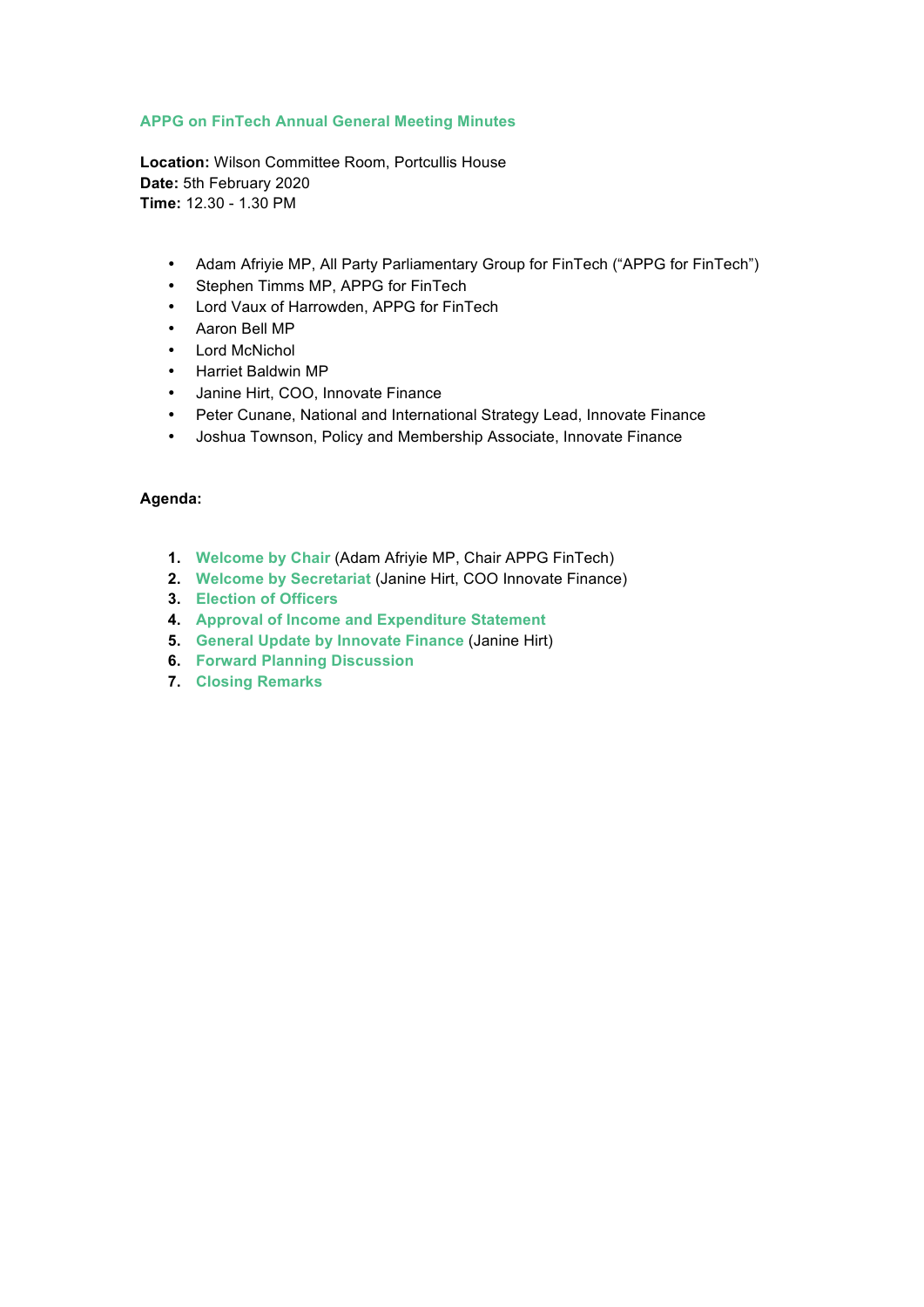- 1. **Introductory Remarks:** (Adam Afriyie MP)
- Welcome to all attendees on behalf of the All Party Parliamentary Group on Financial Technology (APPG on FinTech).
- Opportunities of the group include showcasing the strength of the sector and promoting financial inclusion for the under-banking and for general financial services.
- 2. **Introductory Remarks** (Janine Hirt, COO of Innovate Finance)
- Thank you on behalf of Innovate Finance to both Adam Afriyie MP as Chair and to all attendees.
- Summary of Innovate Finance's purpose, including representing and advancing the global FinTech community in the UK and accelerating the leading role in financial services.
- Innovate Finance also addresses key topics, such as financial inclusion, various regulatory barriers inhibiting the sector, as well as providing and promoting support needed for the continued growth of the sector.

## 3. **Election of Officers**

- Agreement from all attendees for Adam Afriyie MP to be appointed as Chair of the APPG on FinTech
- Lord Holmes of Richmond elected as Vice-Chair by Adam Afriyie MP, as per request.
- Aaron Bell MP and Stephen Timms MP elected as Vice-Chairs at the meeting
- Harriet Baldwin MP, Lord McNichol and Lord Vaux elected as Officers
- The Chair/Secreteriat would welcome any further prospective members.
- 4. **Approval of Income and Expenditure Statement**
- As the group received under £12,500 there is no need to produce a statement.
- 5. **General Update by Innovate Finance** (Janine Hirt, COO of Innovate Finance)
- 1.2 million working adults in the UK remain unbanked, with a worrying reliance on payday lenders and other high cost credit services also a major issue.
- FinTech and new digital and financial innovations will play a critical role in bringing about financial inclusion across the country.
- Innovate Finance members, such as Wagestream, are offering viable, ethical alternatives to short-term and high-cost credit. New ways of using and unlocking data are providing new means to accessing affordable credit and services.
- Innovate Finance will continue to work with and on behalf of the sector to promote these solutions that work for people across the country.
- The FinTech National Network is an example of this in promoting FinTech across the country.
- National Skills Day is an example of this, taking place during UK FinTech Week.
- 6. **Forward Planning Discussion**
- The lack of tangible focus on financial excluded individuals was highlighted in regard to the size of companies attempting to impact the space.